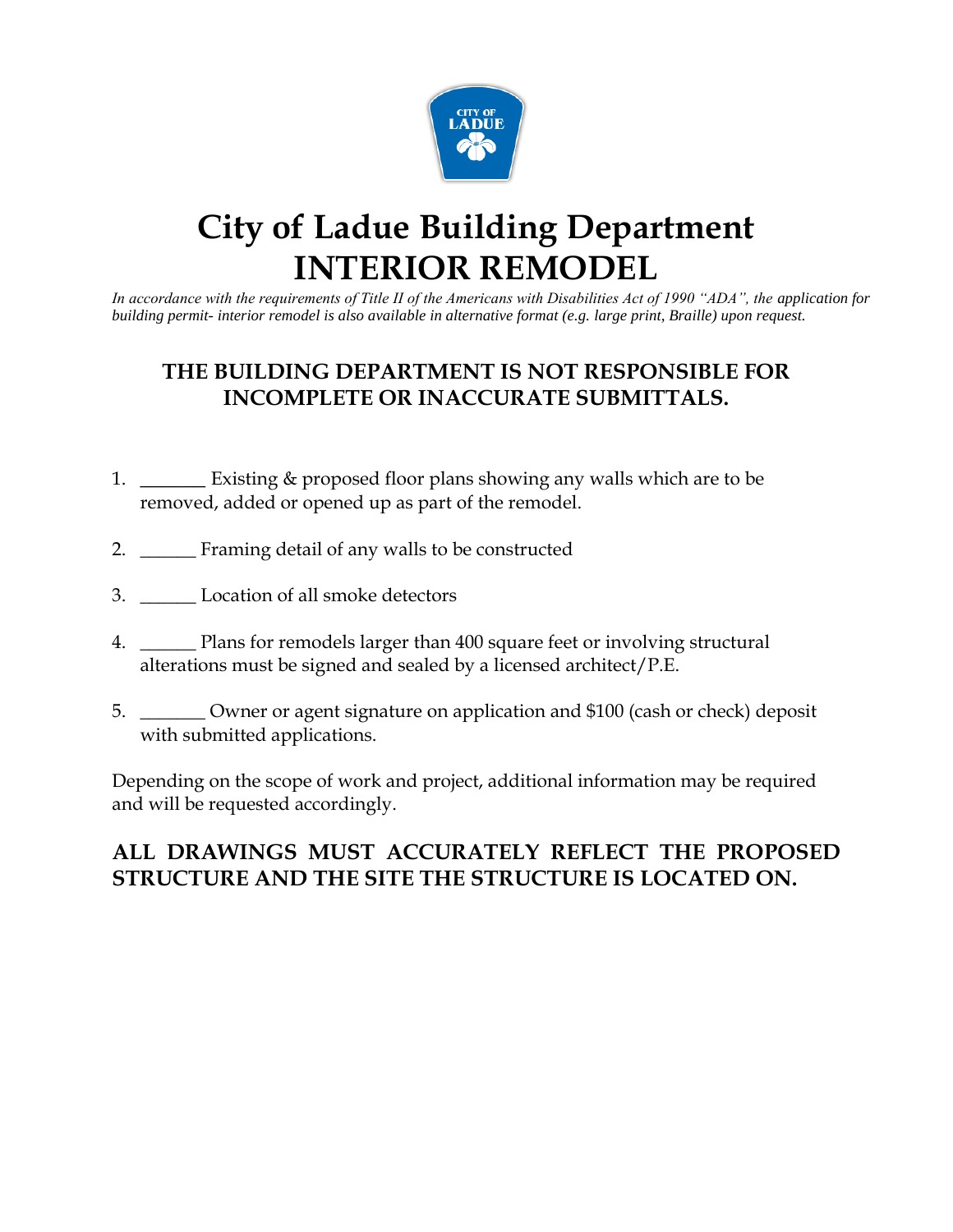## **CITY OF LADUE APPLICATION FOR BUILDING PERMIT**

*The owner is responsible for insuring that the information on the Application is true and complete. If your property is in the flood plain, consult with the Building Commissioner before proceeding. The City Staff will assist you in meeting the requirements of this application.*

#### **Requirements for Applications**

**City Ordinances require than an application must have the following items at the time of submission:**

- **Drawings and specifications – 2 sets.**
- **The fully executed application form which must be signed by the owner or owner's agent.**
- **\$100 deposit (cash or check) is required with any application**

The Drawings and Specifications must be drawn accurately to scale and shall include: floor plans and necessary sections to indicate clearly the character and construction of the proposed work.

The Drawings and Specifications must bear the seal of an architect or professional structural engineer registered in the State of Missouri. Sealed drawings and specifications must comply with the provisions of Section 110-71 of the City's Code of Ordinances.

#### **Plan Review**

For interior remodels, the application if forwarded to the Fire Marshal for review. Plans must include smoke detector locations. Upon completion of this review, drawings are forwarded to the Building Commissioner's office for review as to conformance with the City's Zoning and Building Ordinances.

When the City's review procedure has been completed the owner/agent will be notified that the permit has been issued or the review comments will be forwarded to the owner/agent via email or phone. Building permit fees are paid when the permit is picked up.

#### **Permit Fees, Inspections, Inspection Fees**

Building Permit fees are assessed at the time the permit is issued based on preliminary cost estimates. Above \$1,000 in cost, the fee is a base fee of \$100 plus \$5.00 for residential and \$6.00 for commercial per \$1,000 or part thereof in excess of \$1,000. The total fee shall conform to the total cost of the work or operation.

**Pre-Construction Inspections:** Structures to which alterations or additions are proposed may be subject to an inspection by the Building Commissioner prior to the commencement of work to determine the safety and condition of the structure.

**Required Inspections:** A minimum of six (6) inspections are required unless the nature of the work is such that the Building Commissioner deems more or fewer inspections are necessary. Inspection fees in excess of those paid for at the time of permit issuance must be paid at or before the final inspection.

**Failed Inspections**: The permit includes 1 failed inspection and 1 re-inspect. (if applicable) If the inspection fails for a second inspection you will be required to pay for additional inspect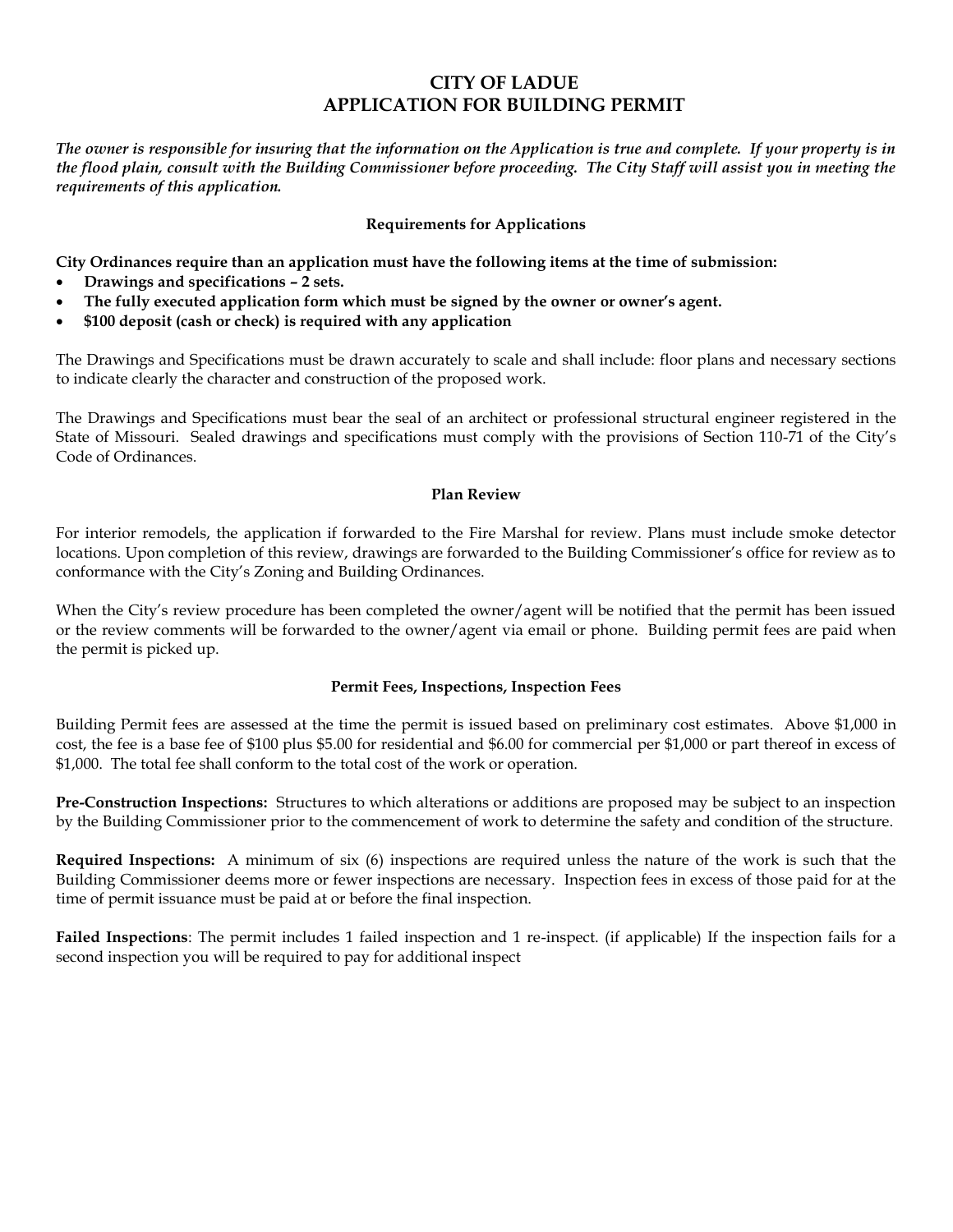#### **Other Important Information**

**Occupancy Permit:** Required for any residence which is newly constructed, or which has been uninhabited for more than six months, or has had changes made to over 75% of the square footage of the building (excluding basements, attics, and garages.) No certificate will be issued until the residence and the property upon which it is situated complies with all provisions of the code of ordinances, all other applicable city ordinances, and all laws and requirements of the United States, the State of Missouri, St. Louis County, the Metropolitan School District, and any other Federal, State, or County agency, or public utility.

**Permit Expiration:** Permits expire three months after the date of issuance unless the permitted work has begun. One extension up to three additional months may be granted by the Building Commissioner upon written application by the applicant stating the conditions which prevented commencement of the work within the three month period. A second extension request may be granted; however, to apply you must pay \$140 non-refundable fee and deliver the request to building commissioner for his review.

**Time Limit on Completion of Work:** Work for which a permit was issued must be completed within a period of time specified by the Building Commissioner but not to exceed one year from date of issuance. The Building Commissioner, with the approval of the City Council, may extend the date for completion.

**Permit Forfeiture and Cancellation:** Permits issued but not called for or accepted by the applicant within ninety (90) days from issuance shall be cancelled and the deposit forfeited. Deposits on applications subsequently denied by the Building Commissioner will be forfeited.

**Violations:** Work conducted in violation of the City's building codes will be cause for revocation of the permit. Reinstatement of a permit can be accomplished only upon application to the Building Commissioner showing that the provisions of all city ordinances are being met.

**Other Required Permits:** Grading, Tree Removal, Demolition, Heating, Cooling, Ventilation, Water Heaters, Plumbing, Electrical, Elevators, and Blasting all require separate permits and inspections. The Building Department staff will work with applicants to meet the various requirements in a timely manner.

Plans will be kept by the Building Department for five years following issuance at which time they will either be returned to the applicant or destroyed if they are not picked up.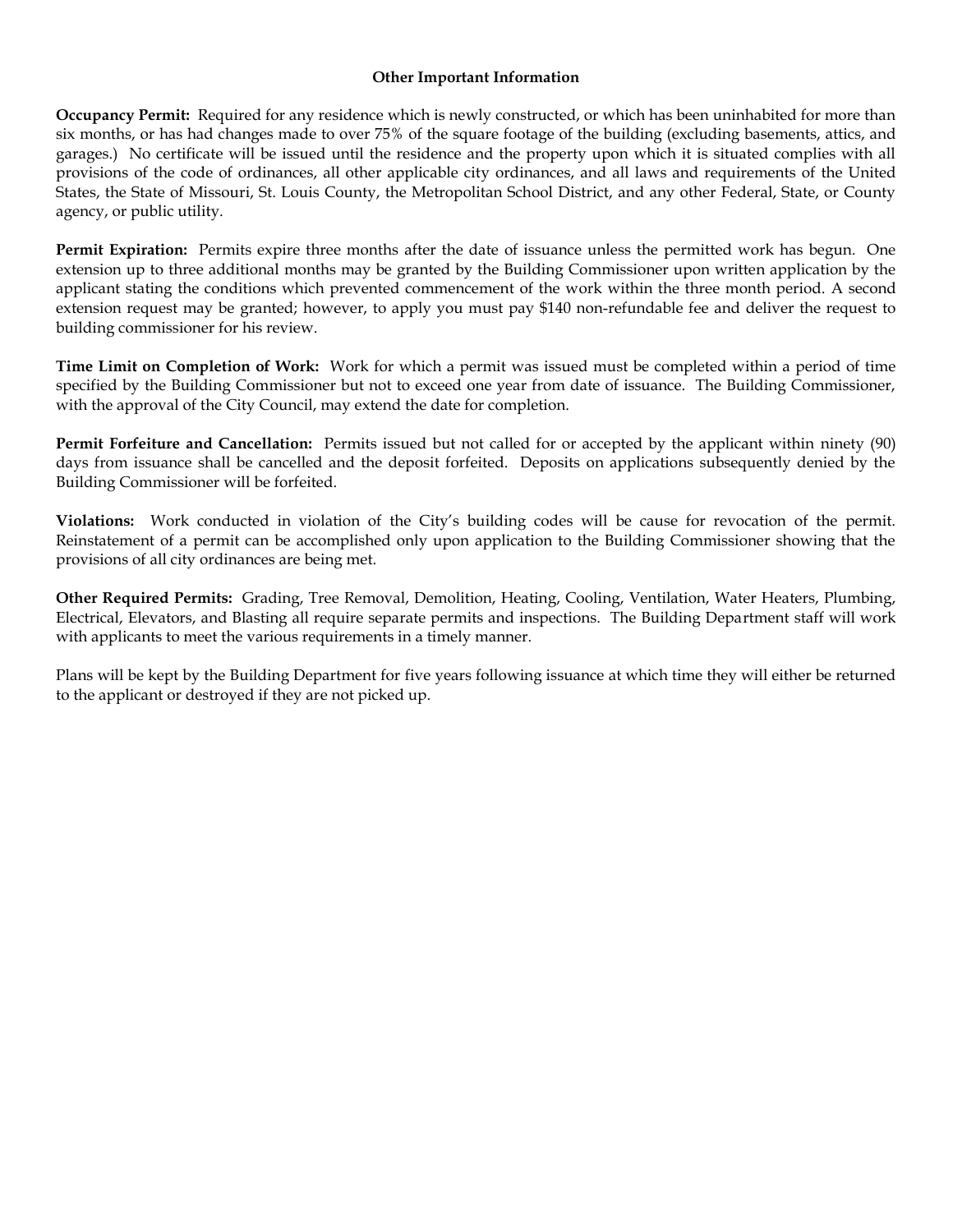## **City of Ladue Building Permit Application Form**

#### **Part I: Applicant Information:**

|                 | Date: Address for which application is submitted:                                                               |
|-----------------|-----------------------------------------------------------------------------------------------------------------|
|                 |                                                                                                                 |
|                 |                                                                                                                 |
|                 |                                                                                                                 |
|                 | Application is hereby made to the Building Commissioner of the City of Ladue for a permit to build or construct |
|                 | at/on the above listed property, such construction being in                                                     |
|                 | accordance with the drawings and specifications presented herewith and in conformity with the provisions of the |
|                 | Building, Zoning, and other applicable ordinances, the estimated cost of which is \$                            |
|                 |                                                                                                                 |
|                 | Architect: <u>Canadian Communication</u>                                                                        |
|                 |                                                                                                                 |
| Telephone: Fax: | Telephone: Fax:                                                                                                 |
|                 |                                                                                                                 |

#### Owner's / Owner's Agent Statement:

The undersigned owner of the building or ground above described, for the purpose of procuring the permit herein applied for, states that all of the above information is true to the best of their knowledge and belief. Except as otherwise noted on the drawings, the project complies with all applicable ordinances and Building Codes adopted by the City of Ladue. The undersigned further state that they are entirely familiar with all City codes ordinances as they apply to the proposed construction for which the permit is requested. I/we understand that incomplete applications will not be processed.

Agent's Signature **Contract Contract Contract Contract Contract Contract Contract Contract Contract Contract Contract Contract Contract Contract Contract Contract Contract Contract Contract Contract Contract Contract Contr**